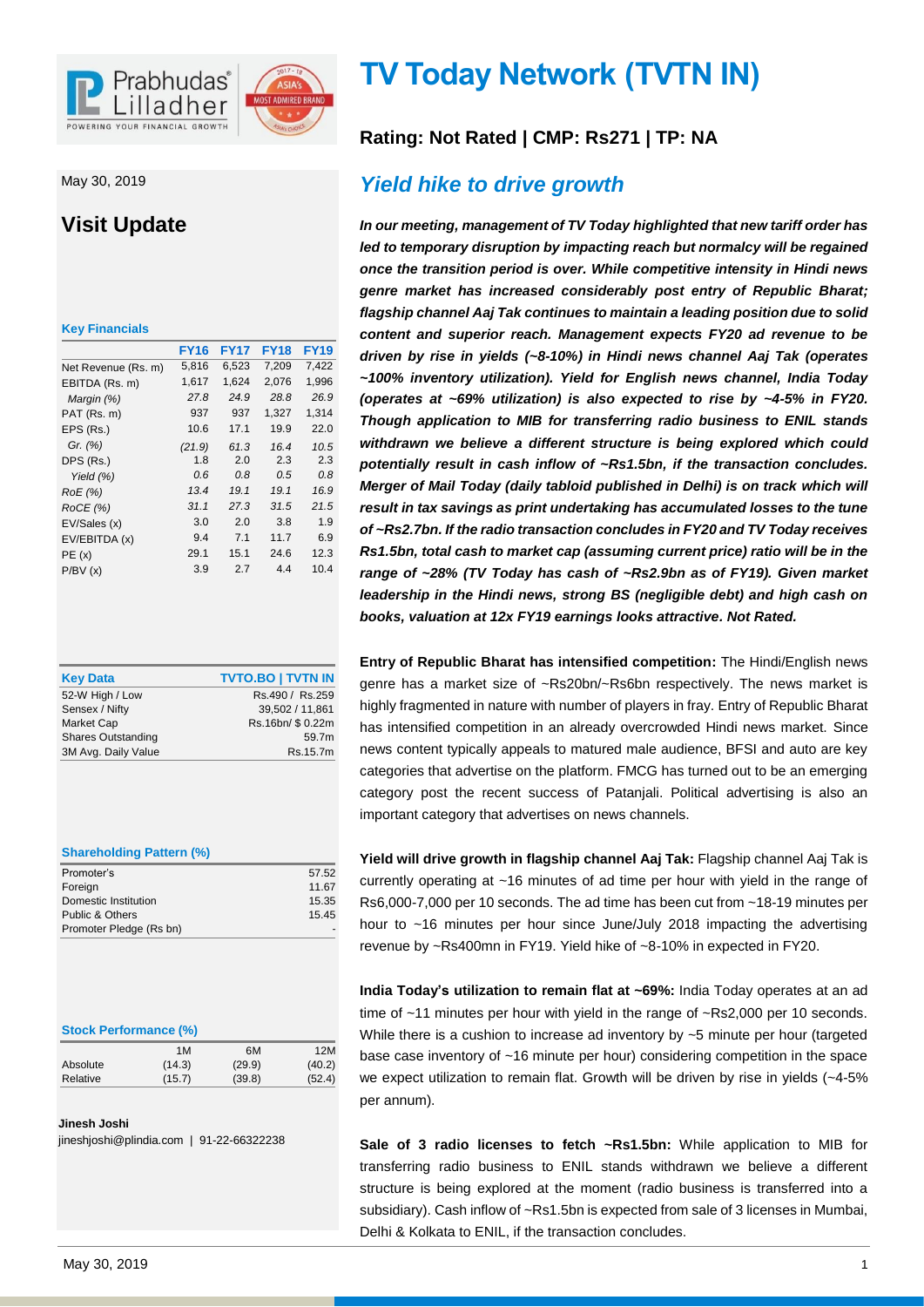# **Key highlights from our meeting**

**News genre is a highly fragmented & competitive market**: The Hindi news genre has a market size of ~Rs20bn. The market is highly fragmented in nature with a number of players like Aaj Tak, Zee News, India TV, ABP News, News18 India and NDTV India. Entry of Republic Bharat has further intensified competition in an already overcrowded market.





*Source: BARC*

In 2018, Hindi news genre's advertising volume share was 5%. Since news content typically appeals to matured male audience, BFSI and auto are key categories that advertise on the platform. FMCG has turned out to be an emerging category post the recent success of Patanjali. Political advertising is also an important category that advertises on news channels. While Lok Sabha elections have just concluded, 5 important state elections are scheduled in next 18 months. Thus, traction from political advertising is expected to remain strong.

#### **Exhibit 2:5 States scheduled to go for elections in next 18 months**

| <b>States</b> | <b>Month &amp; Year</b> |
|---------------|-------------------------|
| Haryana       | <b>Nov-19</b>           |
| Maharashtra   | <b>Nov-19</b>           |
| Jharkhand     | Jan-20                  |
| Delhi         | Feb-20                  |
| <b>Bihar</b>  | <b>Nov-20</b>           |
|               |                         |

*Source: Election Commission*

The English news genre is comparatively smaller with market size of ~Rs6bn. However, the market is equally competitive with established players like Republic TV, Times Now, CNN News, India Today, WION and NewsX in the fray.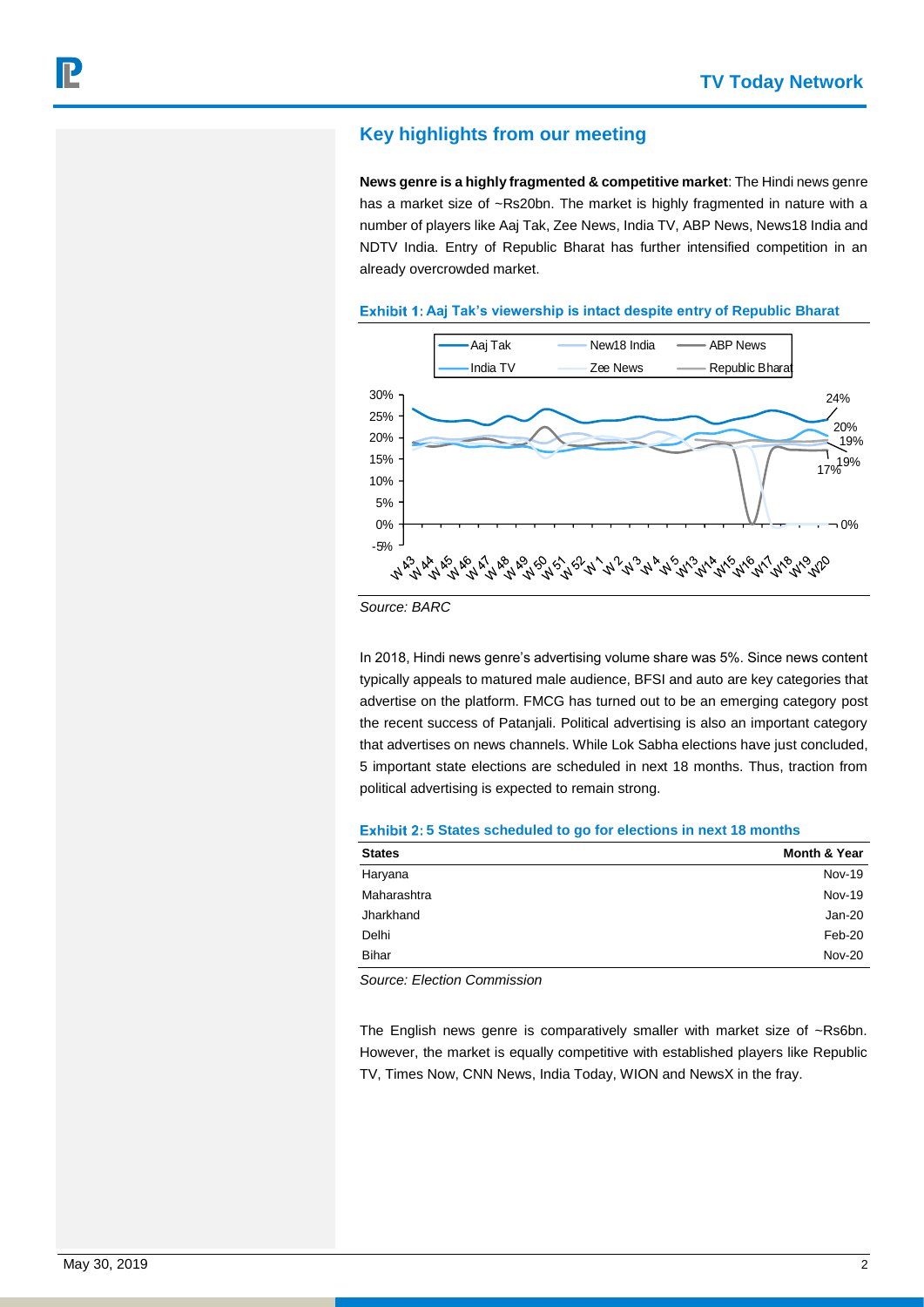



*Source: BARC*

**Flagship channel Aaj Tak dominates the Hindi news genre**: Aaj Tak is market leader in the Hindi news segment with a revenue market share of ~21% (we assume Aaj Tak contributes ~70% of the TV broadcasting revenues of FY19). While the channel operated at an ad time of ~18-19 minutes per hour, since June/July 2108 the inventory has been reduced to ~16 minutes of ad time per hour. Reduction in ad inventory has resulted in revenue loss of ~Rs400mn in FY19. The rationale behind imposing voluntary ad cap is to improve viewership experience. Loss of air time sale is expected to be compensated by increase in yield. Current yield is in the range of Rs6,000-7,000 per 10 seconds and is highest amongst competition.

### **Exhibit 4: Aaj Tak has highest yield amongst peers in Hindi news market**

| <b>Channel</b>  | Yield per 10 seconds |
|-----------------|----------------------|
| Aaj Tak         | Rs6,000-7,000        |
| Zee News        | $-Rs4,000$           |
| <b>ABP News</b> | $-Rs5,800$           |
| India TV        | $-Rs4,750$           |
| Republic Bharat | $-Rs3,750$           |

*Source: Company & Media Ant*

**English news channel India Today on a catch up game**: India Today operates at an ad time of ~11 minutes per hour with yield in the range of ~Rs2,000 per 10 seconds. Average 4 week trailing viewership market share is ~14%.

#### **Times Now has highest yield amongst peers in English news genre**

| <b>Channel</b>   | Yield per 10 seconds |
|------------------|----------------------|
| India Today      | ~Rs2,000             |
| <b>Times Now</b> | ~Rs7,500             |
| Republic TV      | $-Rs3,300$           |
| <b>CNN News</b>  | ~Rs4.200             |

*Source: Company & Media Ant*

While there is a cushion to increase the ad inventory by  $\sim$ 5 minute per hour (targeted base case inventory of ~16 minute per hour) but considering competition in the space we expect inventory to remain flat. Growth will be driven by rise in yields (~4-5% per annum).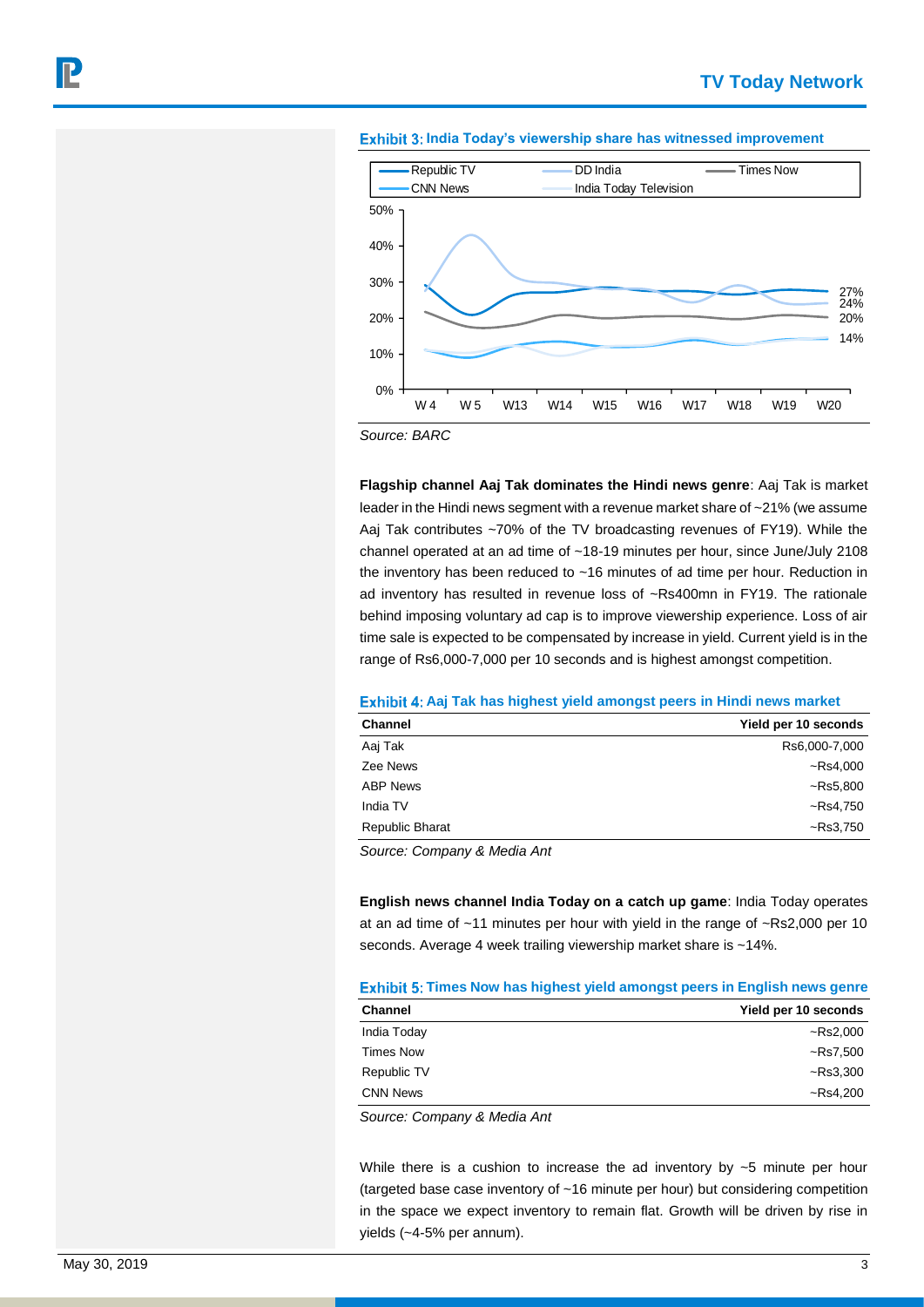**Sale of 3 radio licenses can fetch Rs1.5bn**: TV Today entered into an agreement with ENIL in February 2015 to sell 7 radio stations to the latter. While in July 2015, TV Today got consent from MIB to sell 4 stations in Amritsar, Jodhpur, Patiala and Shimla for a consideration of Rs40mn, approval for the remaining 3 stations in Mumbai, Delhi & Kolkata was denied as it violated the minimum lock in period.

Since MIB approval for remaining stations was pending for long, TV Today recently decided to withdraw its application. Post withdrawal, the radio business will now be transferred into a wholly owned subsidiary Vibgyor Broadcasting Pvt Ltd. We believe a different structure is being examined to transfer the licenses to ENIL. TV Today paid Rs714mn as migration fee for transferring these 3 licenses from phase II to phase III regime and potential sale could result in cash inflow of ~Rs1.5bn.

**Merger of Mail Today to result in tax advantage**: In order to generate editorial & business content synergies it has been decided to merge the newspaper business of Mail Today (print undertaking of the group company) with the company. Mail Today is a daily tabloid published in New Delhi with daily circulation of 1.5-2 lac copies.

As of FY19, the news publishing business reported sales and EBIT loss of Rs327.1mn and Rs16.4mn respectively. Merger of print business with itself is likely to result in tax savings as publishing business has accumulated losses of ~Rs2.7bn. Carrying forward losses post-merger is likely to result in payment of tax at MAT rate and result in tax savings.

**Outlook & view**: TV Today's sales/PAT have grown at a CAGR of 8.5%/28.6% over FY16-19. Going ahead, top-line growth will be driven by rise in yields as Aaj Tak is operating at ~100% utilization while there is limited scope for utilization to go above ~69% for India Today. Yield for Aaj Tak and India Today is expected to grow by ~8-10% and ~4-5% respectively in FY20E. Current cash on books is Rs2.9bn. **If the radio transaction goes through in FY20 and TV Today receives Rs1.5bn, total cash to market cap (assuming current price) ratio will be in the range of ~28%**. **Given market leadership in the Hindi news, strong BS (negligible debt) and high cash on books, valuation at 12x FY19 earnings looks attractive**. Not Rated.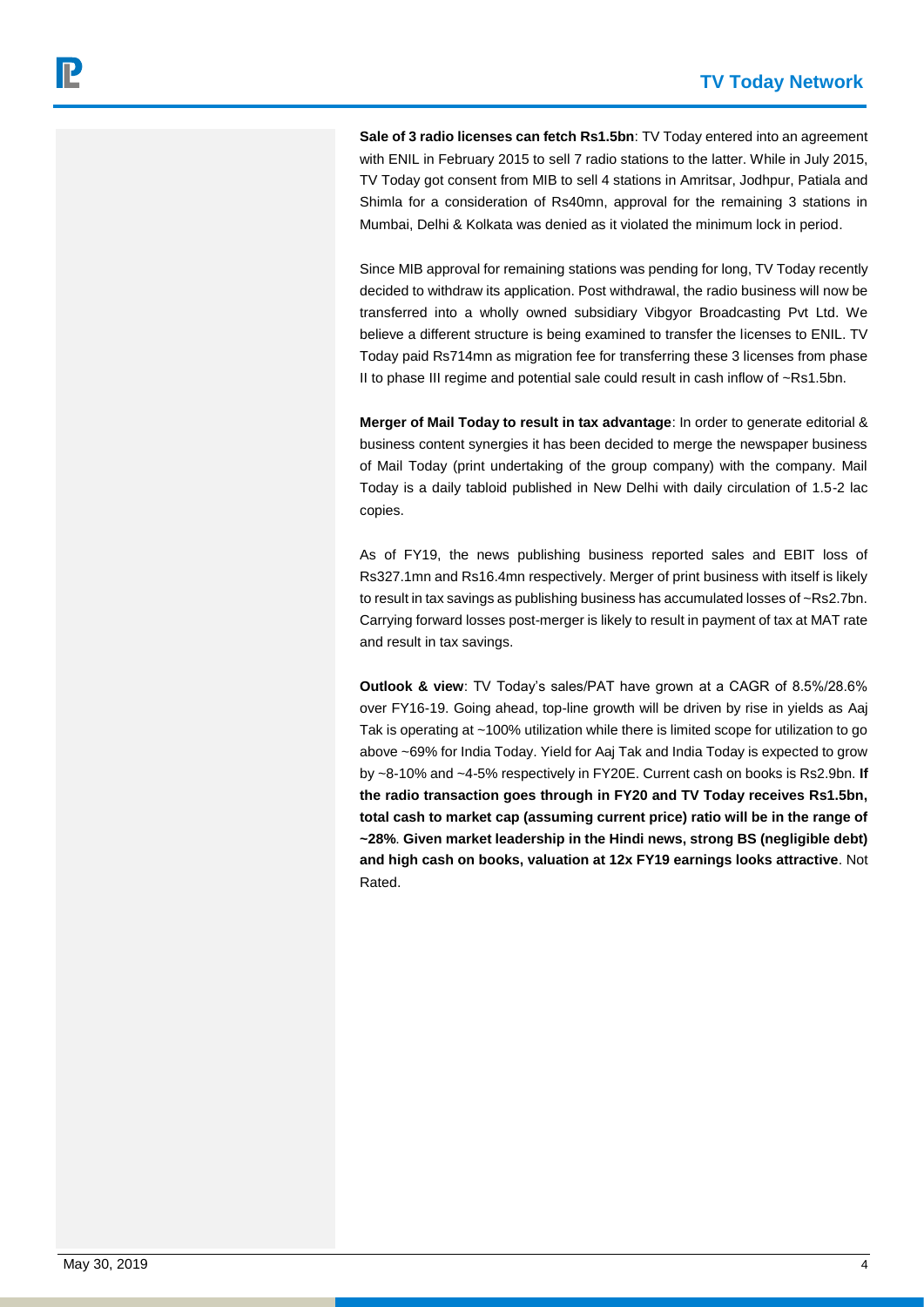# **Financials**

## **Income Statement (Rs m)**

| moonic otatement (its m)          |             |             |             |             |                                       |             |             |                |             |
|-----------------------------------|-------------|-------------|-------------|-------------|---------------------------------------|-------------|-------------|----------------|-------------|
| Y/e Mar                           | <b>FY16</b> | <b>FY17</b> | <b>FY18</b> | <b>FY19</b> | Y/e Mar                               | <b>FY16</b> | <b>FY17</b> | <b>FY18</b>    | <b>FY19</b> |
| <b>Net Revenues</b>               | 5,816       | 6,523       | 7,209       | 7,422       | <b>Non-Current Assets</b>             |             |             |                |             |
| YoY gr. (%)                       | 22.0        | 12.2        | 10.5        | 3.0         |                                       |             |             |                |             |
| Cost of Goods Sold                | 38          | 31          | 28          | 33          | <b>Gross Block</b>                    | 2,445       | 2,586       | 3,348          | NA*         |
| Gross Profit                      | 5,778       | 6,492       | 7,181       | 7,390       | Tangibles                             | 2,059       | 2,184       | 2,227          |             |
| Margin (%)                        | 99.3        | 99.5        | 99.6        | 99.6        | Intangibles                           | 386         | 402         | 1,121          |             |
| <b>Employee Cost</b>              | 1,535       | 1,805       | 2,025       | 2,227       |                                       |             |             |                |             |
| <b>Other Expenses</b>             | 2,626       | 3,063       | 3,080       | 3,167       | Acc: Dep / Amortization               | 302         | 591         | 821            | NA*         |
|                                   |             |             |             |             | Tangibles                             | 247         | 483         | 613            |             |
| <b>EBITDA</b>                     | 1,617       | 1,624       | 2,076       | 1,996       | Intangibles                           | 55          | 109         | 208            |             |
| YoY gr. (%)                       | 22.8        | 0.5         | 27.8        | $-3.9$      |                                       |             |             |                |             |
| Margin (%)                        | 27.8        | 24.9        | 28.8        | 26.9        | Net fixed assets                      | 2,143       | 1,995       | 2,527          | 2,423       |
|                                   |             |             |             |             | Tangibles                             | 1,813       | 1,702       | 1,614          |             |
| Depreciation and Amortization     | 309         | 294         | 314         | 315         | Intangibles                           | 331         | 293         | 913            |             |
| <b>EBIT</b>                       | 1,308       | 1,331       | 1,762       | 1,681       | Capital Work In Progress              | 18          | 31          | 6              | 40          |
| Margin (%)                        | 22.5        | 20.4        | 24.4        | 22.6        | Goodwill                              | 0           |             |                |             |
|                                   |             |             |             |             | Non-Current Investments               | 72          | 64          | 55             | 53          |
| Net Interest                      | 64          | 84          | 37          | 8           | Net Deferred tax assets               | 148         | 145         | 138            | 172         |
| Other Income                      | 206         | 214         | 247         | 367         | Other Non-Current Assets              | 296         | 367         | 1,053          | 317         |
| <b>Profit Before Tax</b>          | 1,450       | 1,460       | 1,972       | 2,039       | <b>Current Assets</b>                 |             |             |                |             |
| Margin (%)                        | 24.9        | 22.4        | 27.4        | 27.5        | Investments                           |             |             |                |             |
|                                   |             |             |             |             | Inventories                           | 14          | 16          | 17             | 25          |
| <b>Total Tax</b>                  | 529         | 541         | 645         | 725         | Trade receivables                     | 1,508       | 1,794       | 1,849          | 1,846       |
| Effective tax rate (%)            | 36.5        | 37.1        | 32.7        | 35.5        | Cash & Bank Balance                   | 1,702       | 2,631       | 1,995          | 2,908       |
|                                   |             |             |             |             | <b>Other Current Assets</b>           | 573         | 635         | 704            | 1,744       |
| <b>Profit after tax</b>           | 921         | 919         | 1,327       | 1,314       | <b>Total Assets</b>                   | 6,473       | 7,680       | 8,342          | 9,529       |
| Minority interest                 | 16          | 18          |             |             |                                       |             |             |                |             |
| Share Profit from Associate       |             |             |             |             | <b>Equity</b>                         |             |             |                |             |
|                                   |             |             |             |             | <b>Equity Share Capital</b>           | 298         | 298         | 298            | 298         |
| <b>Adjusted PAT</b>               | 937         | 937         | 1,327       | 1,314       | <b>Other Equity</b>                   | 4,423       | 5,512       | 6,319          | 7,475       |
| YoY gr. (%)                       | 15.6        | 0.0         | 41.7        | $-1.0$      | <b>Total Networth</b>                 | 4,722       | 5,810       | 6,617          | 7,774       |
| Margin (%)                        | 16.1        | 14.4        | 18.4        | 17.7        |                                       |             |             |                |             |
| Extra Ord. Income / (Exp)         | $-303$      | 86          | $-138$      |             | <b>Non-Current Liabilities</b>        |             |             |                |             |
|                                   |             |             |             |             | Long Term borrowings                  | 111         | 52          | 0              | 0           |
| <b>Reported PAT</b>               | 634         | 1,022       | 1,189       | 1,314       | Provisions                            | 85          | 107         | 125            | 70          |
| YoY gr. (%)                       | $-21.8$     | 61.3        | 16.4        | 11.0        | Other non current liabilities         | 10          | 6           | $\overline{2}$ | 27          |
| Margin (%)                        | 10.9        | 15.7        | 16.5        | 17.7        |                                       |             |             |                |             |
|                                   |             |             |             |             | <b>Current Liabilities</b>            |             |             |                |             |
| Other Comprehensive Income        |             |             | $-4$        | 3.82        | ST Debt / Current of LT Debt          | 345         | 296         | $\mathbf 0$    | 31          |
| <b>Total Comprehensive Income</b> |             |             | 1,186       | 1,318       | Trade payables                        | 697         | 913         | 867            | 805         |
| Equity Shares O/s (m)             | 298         | 298         | 298         | 298         | Other current liabilities             | 504         | 495         | 732            | 822         |
| EPS (Rs)                          | 10.6        | 17.1        | 19.9        | 22.0        | <b>Total Equity &amp; Liabilities</b> | 6,473       | 7,680       | 8,342          | 9,529       |
| Source: Company Data, PL Research |             |             |             |             | Source: Company Data, PL Research     |             |             |                |             |
|                                   |             |             |             |             |                                       |             |             |                |             |

*available*

**Balance Sheet Abstract (Rs m)**

*\* Since AR is not published as yet detaield breakdown of gross block is not*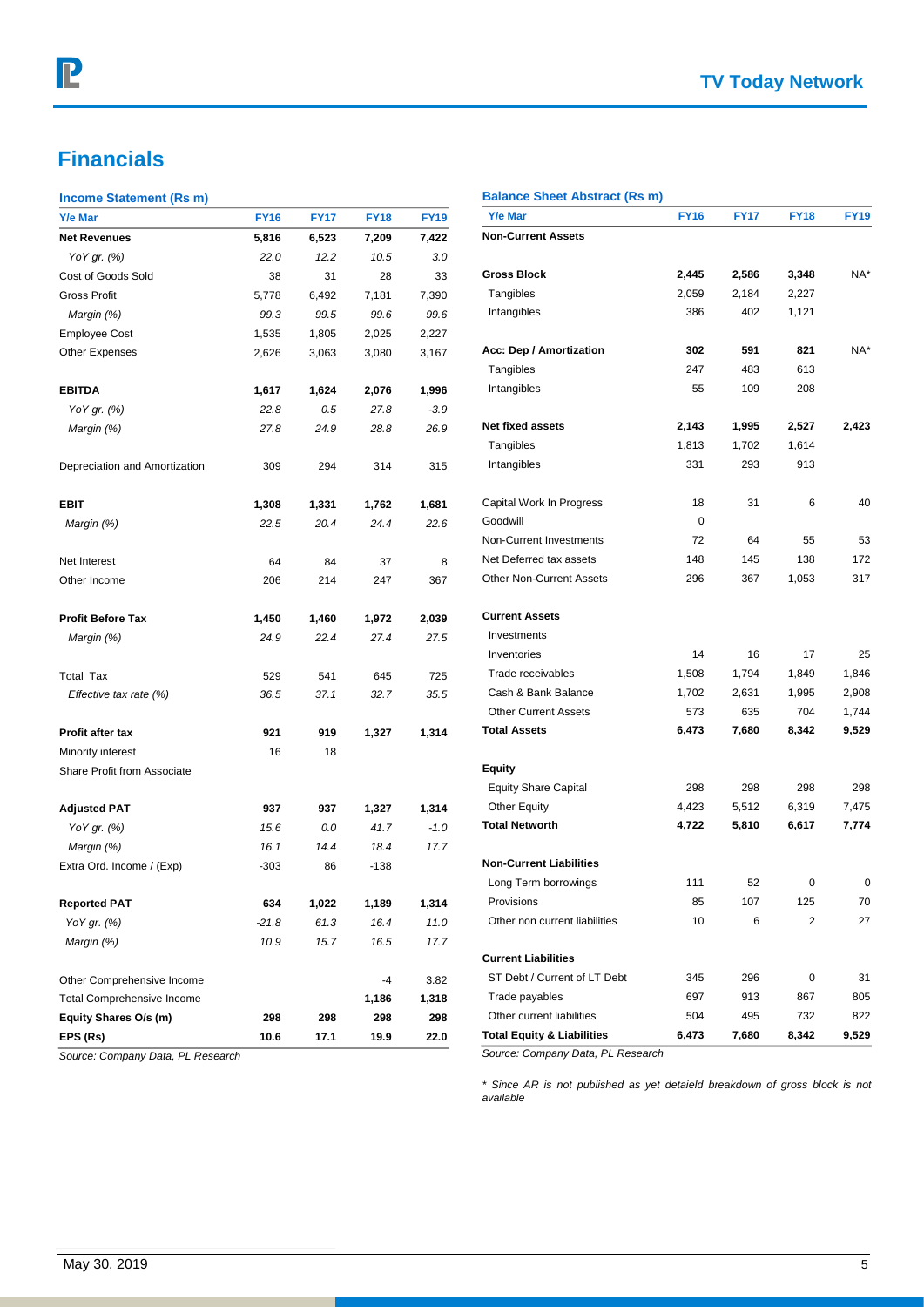# **TV Today Network**

| <b>Analyst Coverage Universe</b> |                               |                     |        |                         |
|----------------------------------|-------------------------------|---------------------|--------|-------------------------|
| Sr. No.                          | <b>CompanyName</b>            | Rating              | TP(Rs) | <b>Share Price (Rs)</b> |
|                                  | Dish TV India                 | <b>NR</b>           |        | 74                      |
| 2                                | Entertainment Network (India) | Accumulate          | 662    | 495                     |
| 3                                | Music Broadcast               | <b>BUY</b>          | 75     | 59                      |
| 4                                | Navneet Education             | <b>BUY</b>          | 142    | 107                     |
| 5                                | S Chand and Company           | Hold                | 234    | 199                     |
| 6                                | V.I.P. Industries             | <b>BUY</b>          | 564    | 431                     |
| 7                                | Zee Media Corporation         | <b>Under Review</b> |        | 14                      |

# **PL's Recommendation Nomenclature (Absolute Performance)**

| Buy                   | $: > 15\%$                        |
|-----------------------|-----------------------------------|
| <b>Accumulate</b>     | $: 5\%$ to 15%                    |
| Hold                  | $: +5\%$ to -5%                   |
| Reduce                | $: -5\%$ to -15%                  |
| Sell                  | : $<$ -15%                        |
| <b>Not Rated (NR)</b> | : No specific call on the stock   |
| Under Review (UR)     | : Rating likely to change shortly |
|                       |                                   |